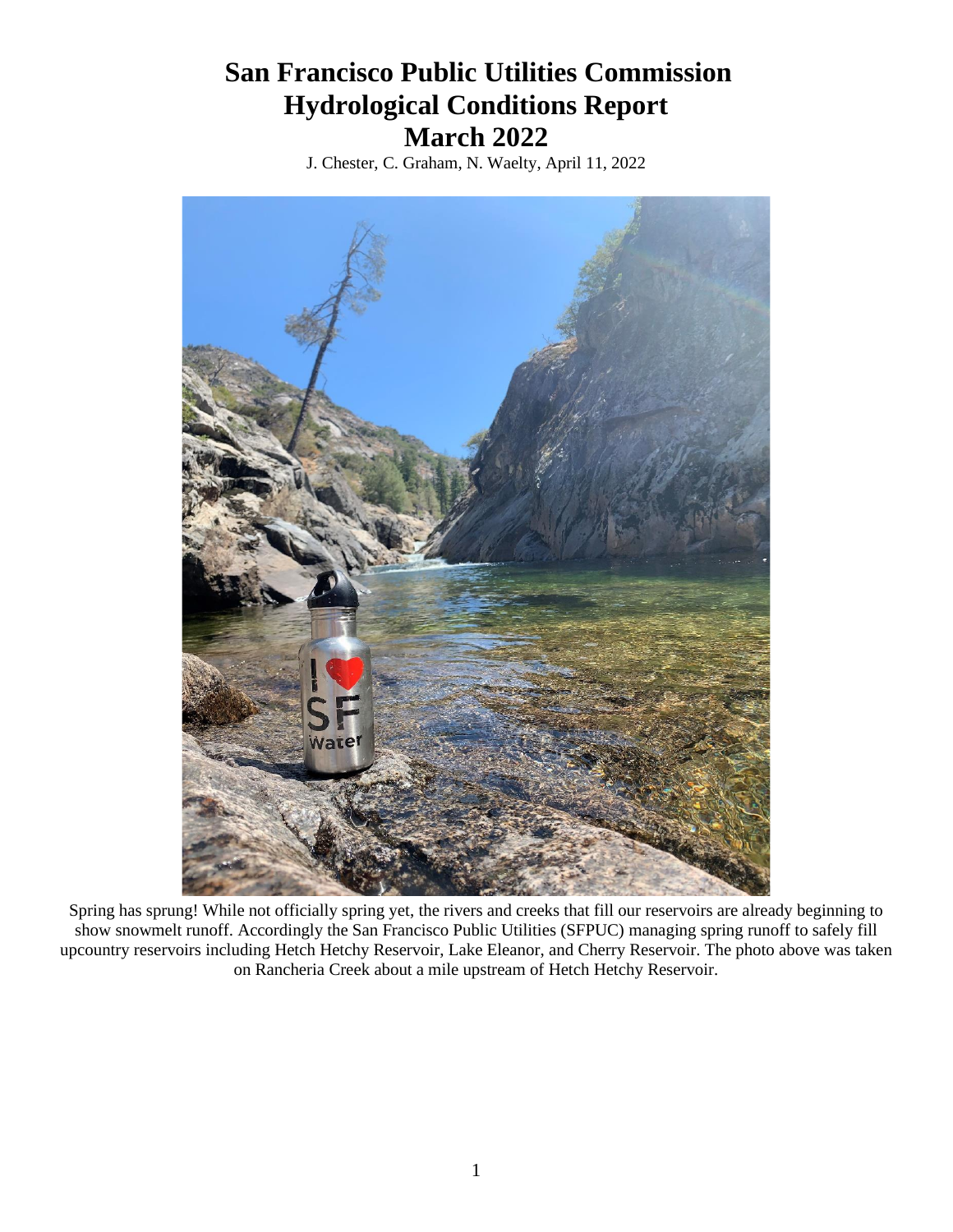# **System Storage**

Current Tuolumne System and Local Bay Area storage conditions are summarized in Table 1.

| Table 1<br><b>Current System Storage</b><br>as of April 1, 2022 |                        |                        |           |                        |                           |                        |                              |
|-----------------------------------------------------------------|------------------------|------------------------|-----------|------------------------|---------------------------|------------------------|------------------------------|
|                                                                 | <b>Current Storage</b> |                        |           | <b>Maximum Storage</b> | <b>Available Capacity</b> |                        | Percentage                   |
|                                                                 | acre-feet              | millions of<br>gallons | acre-feet | millions of<br>gallons | acre-feet                 | millions of<br>gallons | of Maximum<br><b>Storage</b> |
| <b>Tuolumne System</b>                                          |                        |                        |           |                        |                           |                        |                              |
| Hetch Hetchy Reservoir <sup>1</sup>                             | 294,968                |                        | 340,830   |                        | 45,862                    |                        | 87%                          |
| Cherry Reservoir <sup>2</sup>                                   | 234,591                |                        | 268,800   |                        | 34,209                    |                        | 87%                          |
| Lake Eleanor <sup>3</sup>                                       | 23,914                 |                        | 21,495    |                        | $\Omega$                  |                        | 100%                         |
| Water Bank                                                      | 343,742                |                        | 570,000   |                        | 226,258                   |                        | 60%                          |
| Tuolumne Storage                                                | 897,215                |                        | 1,201,125 |                        | 303,910                   |                        | 75%                          |
| <b>Local Bay Area Storage</b>                                   |                        |                        |           |                        |                           |                        |                              |
| Calaveras Reservoir                                             | 64,471                 | 21,008                 | 96,824    | 31,550                 | 32,352                    | 10,542                 | 67%                          |
| San Antonio Reservoir                                           | 37,902                 | 12,350                 | 52,506    | 17,109                 | 14,604                    | 4,759                  | 72%                          |
| Crystal Springs Reservoir                                       | 44,760                 | 14,585                 | 58,377    | 19,022                 | 13,616                    | 4,437                  | 77%                          |
| San Andreas Reservoir                                           | 15,812                 | 5,152                  | 18,996    | 6,190                  | 3,185                     | 1,038                  | 83%                          |
| Pilarcitos Reservoir                                            | 2,772                  | 903                    | 2,995     | 976                    | 223                       | 73                     | 93%                          |
| <b>Total Local Storage</b>                                      | 165,718                | 53,999                 | 229,697   | 74,847                 | 63,979                    | 20,848                 | 72%                          |
| <b>Total System</b>                                             | 1,062,933              |                        | 1,430,822 |                        | 367,889                   |                        | 74%                          |

<sup>1</sup> Maximum Hetch Hetchy Reservoir storage with drum gates deactivated.

<sup>2</sup> Maximum Cherry Reservoir storage with flash-boards out.

<sup>3</sup> Maximum Lake Eleanor storage with flash-boards out.



Figure 1: System storage for past 12 months in thousand acre-feet (TAF). Color bands show contributions to total system storage. Solid black line shows total system storage for the past 12 months. Dashed black line shows total system storage the previous 12 months.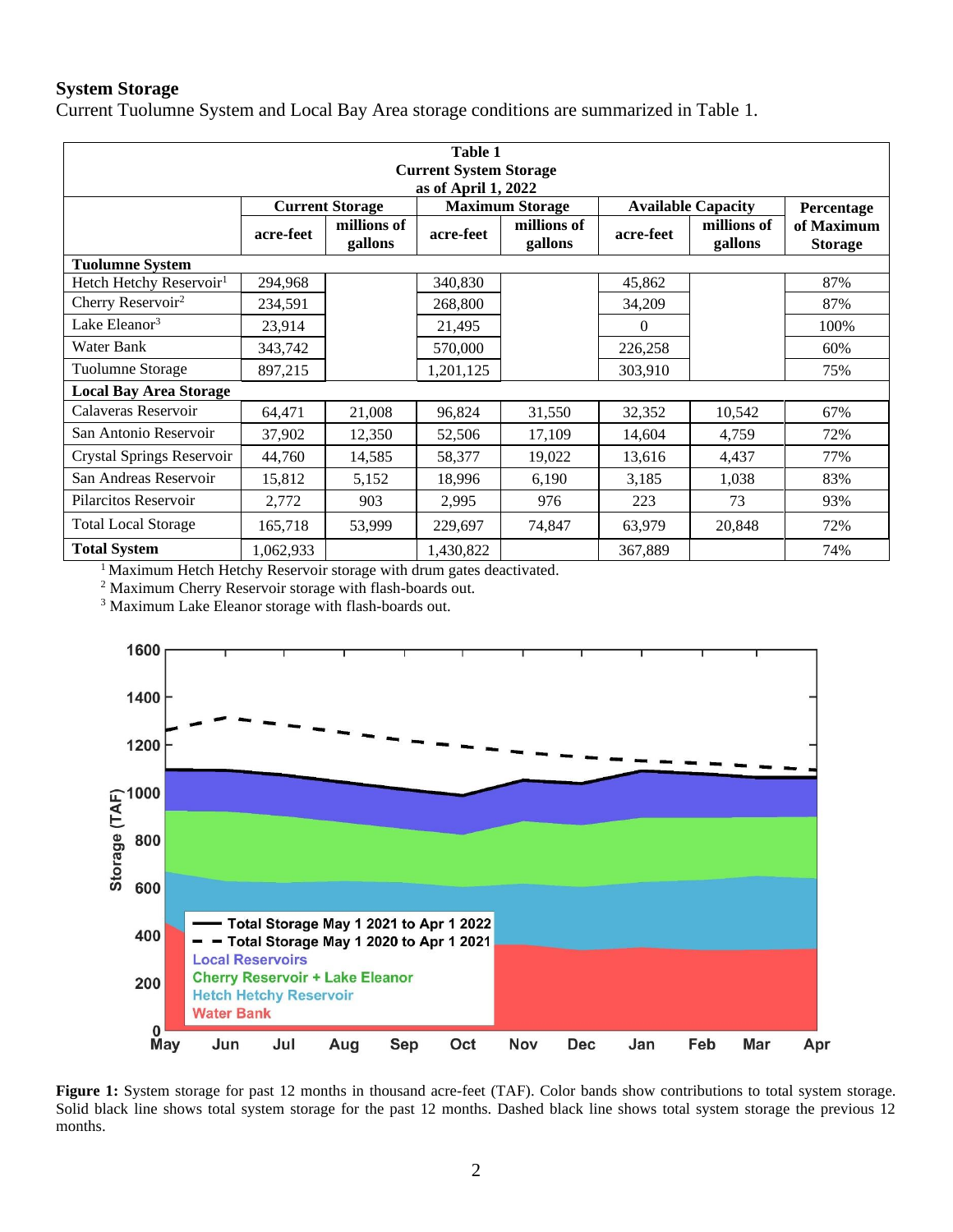#### **Hetch Hetchy System Precipitation Index**

*Current Month:* The March 2022 six-station precipitation index was 1.36 inches, or 30% of the average long-term index for the month. The 2022 January to March precipitation was ~1.5 inches, about 1/3 of the historic low for that period. The precipitation index is computed as the average of six Sierra precipitation stations and is an indicator of the overall basin wetness.



**Figure 2:** Monthly distribution of the six-station precipitation index relative to the monthly precipitation averages. The precipitation index is computed as the average of six Sierra precipitation stations and is an indicator of the overall basin wetness.

*Cumulative Precipitation to Date:* As of April 1, the six-station precipitation index for Water Year (WY) 2022 was 20.42 inches, which is 66% of the median annual total and 76% of average to-date. The Hetch Hetchy Weather Station received 1.63 inches of precipitation in March resulting in a total of 19.74 inches for WY 2022, or 68% of median to-date. The cumulative WY 2022 Hetch Hetchy precipitation is shown in Figure 3 in red.



**Figure 3:** Water Year 2022 cumulative precipitation measured at Hetch Hetchy Weather Station. Median cumulative precipitation measured at Hetch Hetchy Weather Station and example wet and dry years are included with Water Year 2021 for comparison purposes.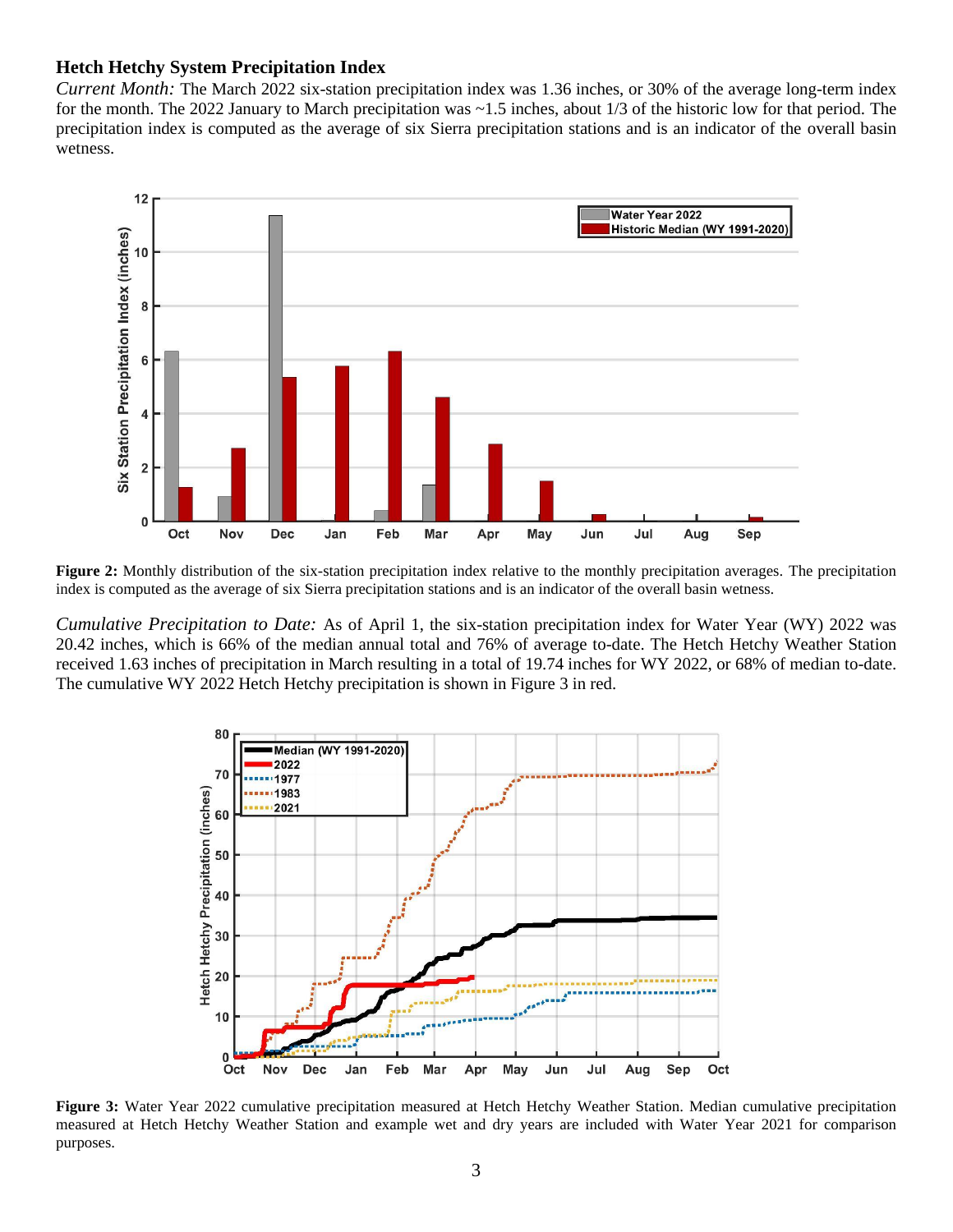# **Tuolumne Basin Unimpaired Inflow**

Unimpaired inflow to SFPUC reservoirs and the Tuolumne River at La Grange for March 2022 and the water year to date is summarized below in Table 2.

| Table 2<br><b>Calculated Reservoir Inflows and Water Available to City</b> |                         |                     |                   |                    |                                       |                     |                   |                    |
|----------------------------------------------------------------------------|-------------------------|---------------------|-------------------|--------------------|---------------------------------------|---------------------|-------------------|--------------------|
| * All flows are in<br>acre-feet                                            |                         |                     | March 2022        |                    | October 1, 2021 Through April 1, 2022 |                     |                   |                    |
|                                                                            | <b>Observed</b><br>Flow | Median <sup>1</sup> | Mean <sup>1</sup> | Percent<br>of Mean | Observed<br>Flow                      | Median <sup>1</sup> | Mean <sup>1</sup> | Percent<br>of Mean |
| Inflow to Hetch<br>Hetchy Reservoir                                        | 42,236                  | 43,608              | 51,029            | 83%                | 184,707                               | 122,770             | 145,672           | 127%               |
| Inflow to Cherry<br>Reservoir and Lake<br>Eleanor                          | 39,225                  | 52,608              | 54,863            | 71%                | 195,820                               | 157,675             | 172,787           | 113%               |
| Tuolumne River at<br>La Grange                                             | 113,215                 | 209,444             | 231,643           | 49%                | 567,374                               | 538,755             | 684,849           | 83%                |
| Water Available to<br>City                                                 | 18,807                  | 29,849              | 98,048            | 19%                | 145,344                               | 152,587             | 285,970           | 51%                |

<sup>1</sup>Hydrologic Record: 1991-2020

## **Hetch Hetchy System Operations**

Water deliveries via the San Joaquin Pipeline resumed on March 8<sup>th</sup> at a rate of 150 MGD. Rate changes up to 245 MGD were performed March  $10^{th}$  through  $17^{th}$ .

Hetch Hetchy Reservoir power draft and stream releases during the month 57,652 acre-feet. Hetch Hetchy Reservoir minimum instream release requirements for March were 50 cfs. Total precipitation for Water Year 2022, as of April 1, has resulted in a Water Year Type B for Hetch Hetchy Reservoir. Hetch Hetchy Reservoir instream releases increase from 50 cfs in March to 65 cfs for April.

Cherry Reservoir valve and power draft releases totaled 25,650 acre-feet for the month and were used to maintain seasonal target elevations. The required minimum instream release from Cherry Reservoir for March was 5 cfs and will remain at 5 cfs for April. Lake Eleanor required release for March was 10 cfs and will increase to 15 cfs on April 15.

## **Regional System Treatment Plant Production**

The Harry Tracy Water Treatment Plant average production rate for March was 38 MGD. The Sunol Valley Water Treatment Plant average production for the month was 30 MGD.

## **Regional System Water Delivery**

The average March delivery rate was 182 MGD, which is a 6% increase over the February delivery rate of 171 MGD.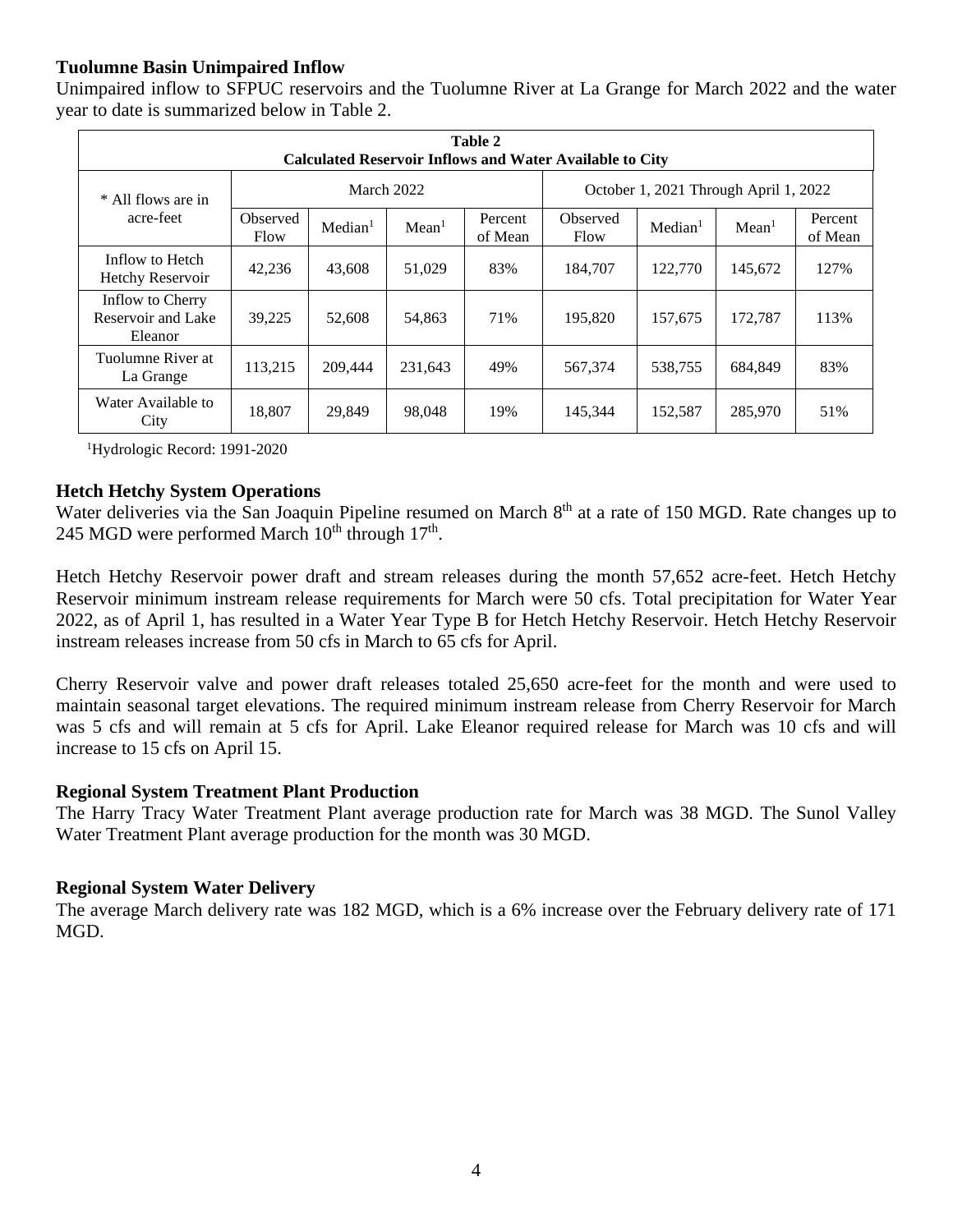# **Local Precipitation**

| Table 3<br><b>Precipitation Totals at Three Local Area Reservoirs</b> |                |                                  |                                        |                                         |  |  |  |  |
|-----------------------------------------------------------------------|----------------|----------------------------------|----------------------------------------|-----------------------------------------|--|--|--|--|
|                                                                       |                | March                            | October 1, 2021 through March 31, 2022 |                                         |  |  |  |  |
| <b>Weather Station Location</b>                                       | Total (inches) | Percent of Mean<br>for the Month | Total (inches)                         | Percent of Mean for<br>the Year-To-Date |  |  |  |  |
| Pilarcitos Reservoir                                                  | 122            | 25%                              | 37.65                                  | 127%                                    |  |  |  |  |
| Lower Crystal Springs Reservoir                                       | 1.03           | 32%                              | 20.69                                  | 104%                                    |  |  |  |  |
| Calaveras Reservoir                                                   | 0.73           | 21\%                             | 13.49                                  | 84%                                     |  |  |  |  |

The rainfall summary for March 2022 is presented in Table 3.

\*Mean Period = WY 1991-2020

#### **Snowpack, Water Supply and Planned Water Supply Management**

Despite an above-average start to the Water Year, very little precipitation has come to the region since late December. January-March of 2022 ranks as the driest on record at all measurement stations. Measured precipitation at Hetch Hetchy in Water Year 2022 is currently 70% of the 30-year median to-date (Figure 1). Snowpack as of April 1<sup>st</sup> is estimated to be at approximately 40% of normal, declining from a peak near the end of December (Figure 5). A dramatic warming trend is anticipated during the April 5-9 period, driving additional snowmelt at most elevations.

Inflow forecasts have decreased in April, driven by the exceptionally dry January through March (Figure 7). Due to high carry over storage and measured snowpack remaining upcountry, current inflow forecasts are sufficient to fill Hetch Hetchy Reservoir, Cherry Reservoir and Lake Eleanor assuming curtailments remain suspended on the Tuolumne River through the end of runoff.

Hetch Hetchy Reservoir is drafting via power generation and instream releases. Kirkwood and Moccasin Powerhouses and SJPL deliveries will be used to manage Hetch Hetchy Reservoir storage during spring runoff. Cherry Reservoir storage is being managed via scheduled generation at Holm Powerhouse. Lake Eleanor is drafting with instream release. The Cherry-Eleanor Pumps are activated and transferring 200 cfs from Lake Eleanor into Cherry Reservoir. Water Bank has begun debiting as reservoir inflows exceed power generation and releases.



**Figure 5:** Tuolumne River Basin 10 Station Snow Index (lines), based on real time snow pillow SWE measurements in the Tuolumne Basin.